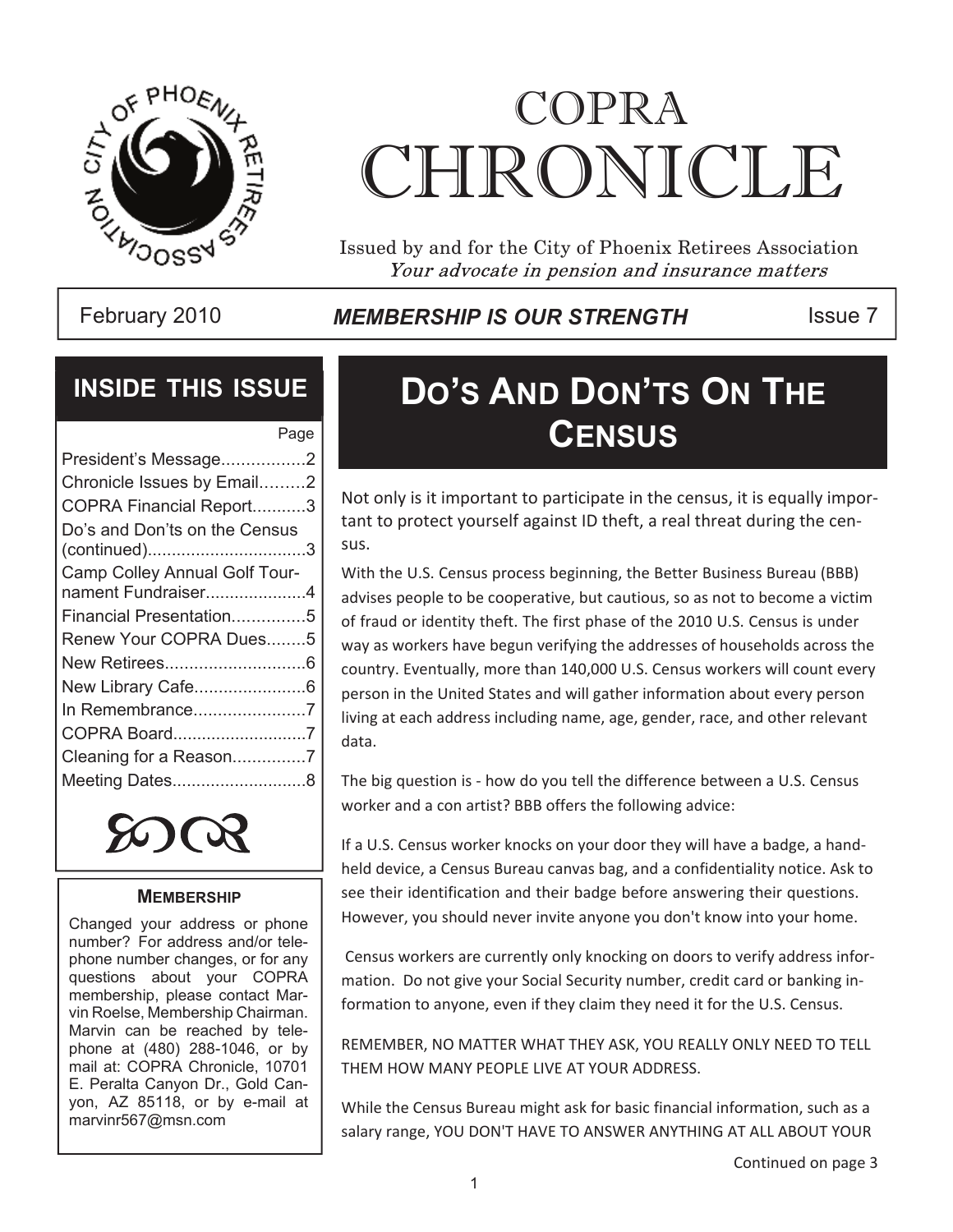# PRESIDENT'S MESSAGE



The COPRA Board collectively sends our sincere condolences to our Treasurer Gary Gross and his family on the loss of their son, Jeff Gross (47) who died on January  $8<sup>th</sup>$  while skiing in Flagstaff with his family. Jeff was a Captain with US Airways and leaves a wife and two lovely children. Our January board meeting was canceled so that many of us could attend the memorial services for Jeff. I wanted to share this information with all of you since Gary Gross has been a dear friend and dedicated supporter of COPRA, all City Retirees and me personally for many years.

Having shared that with you, I can also say that the board is continuing to be busy in preparation for the upcoming March meeting working with the Retirement Office. Those of you who attended

last years meeting know that a great deal of information is shared at this valuable March meeting so we hope you can plan on attending. By now, all of you should also have received your Dental Plan Packet from the City. By the time this Chronicle goes to press the deadline for early January sign-up will have passed. Not to worry, retirees will have another opportunity in June when Open Enrollment happens again. The City should keep you posted on this, but we will also endeavor to keep you updated as well. A big thank- you once again to our Health and Benefits committee for spearheading the effort to get this insurance in place and available to all City retirees.

As a reminder, please continue to check our website at www.phoenixcopra.com since we make on-going efforts to keep that site updated with the latest information. In closing I look forward to seeing you all in March, and all of us I am sure will continue to think positively for the City as they work through the budget challenges that it appears most likely will impact both employees and citizens alike in 2010.

Jack

# **CHRONICLE ISSUES VIA E-MAIL**

If you are interested in receiving your copy of the CHRONICLE electronically, send a request (including your name) to COPRAchronicle@gmail.com**.** We will, of course, continue sending CHRONICLE issues to all members who prefer to receive it in the mail. Receiving your newsletter electronically will help defray some of the printing and mailing costs and be COPRA's effort to help make the world a little greener!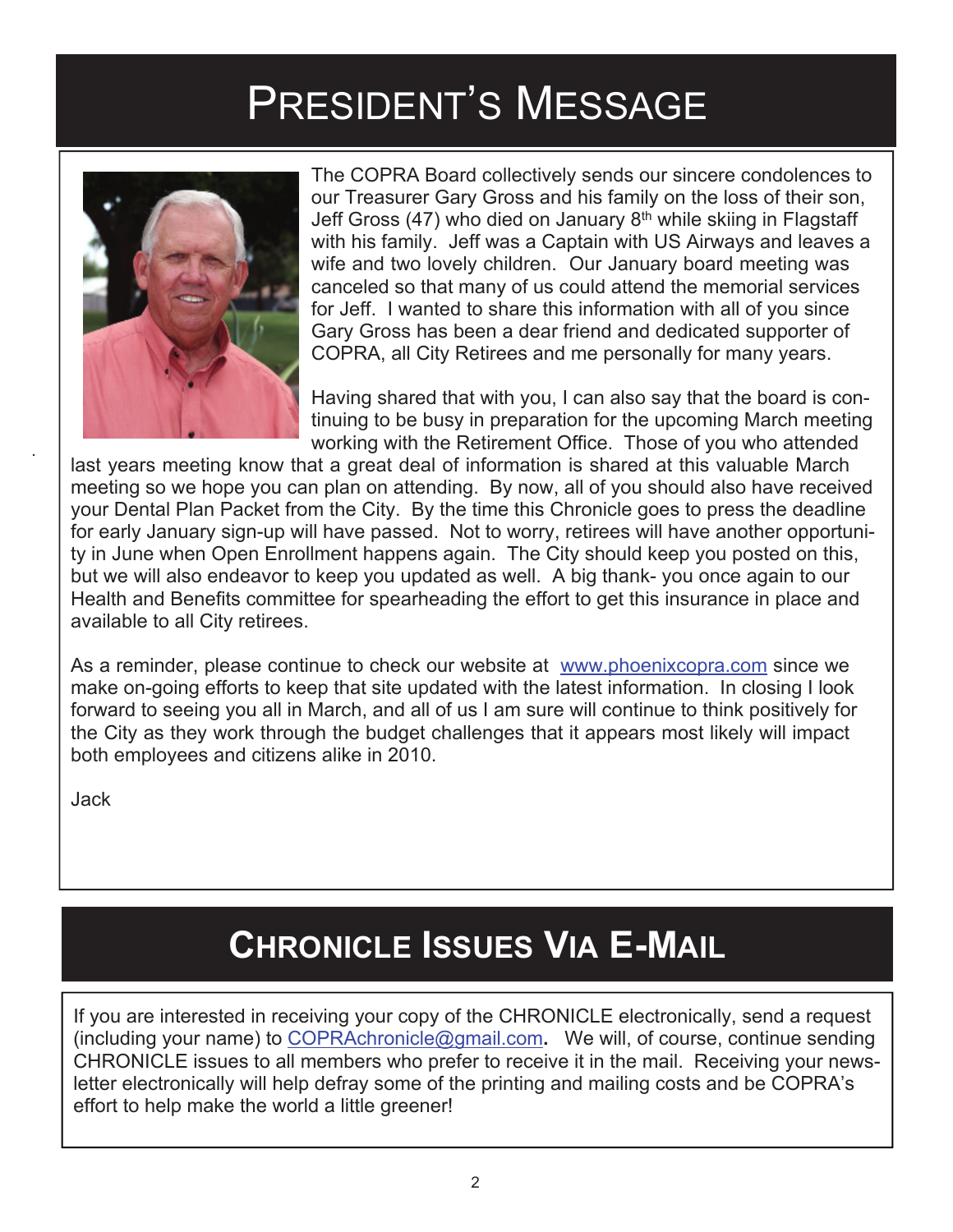# **COPRA FINANCIAL REPORT**

| For the Years Ended December 31, 2009 and 2008                                                              |                         |          |
|-------------------------------------------------------------------------------------------------------------|-------------------------|----------|
|                                                                                                             | 2009                    | 2008     |
| <b>RECEIPTS</b>                                                                                             |                         |          |
| <b>Member Dues</b>                                                                                          | \$17,692                | \$23,710 |
| Holiday Event                                                                                               | 2,936                   | 2,375    |
| Dividends                                                                                                   | 382                     | 585      |
| Donations                                                                                                   | 14                      | 83       |
|                                                                                                             | \$21,024                | \$26,753 |
| <b>DISBURSEMENTS</b>                                                                                        |                         |          |
| Chronicle                                                                                                   | \$11,725                | \$11,479 |
| Holiday Event                                                                                               | 4,136                   | 5,157    |
| Member Support                                                                                              | 996                     | 2,691    |
| <b>Social Activities</b>                                                                                    | 377                     | 259      |
| Donations                                                                                                   | 342                     | 600      |
| Office                                                                                                      | 83                      | 45       |
|                                                                                                             | \$17,659                | \$20,231 |
|                                                                                                             |                         |          |
| Net Receipts less                                                                                           |                         |          |
| <b>Disbursements</b>                                                                                        | \$3,365                 | \$6,522  |
| Bank Balance*                                                                                               | \$37,316                | \$33,889 |
| *Includes prepaid dues of \$32,974 in 2009 and \$29,567 in 2008 reserved for future<br>years disbursements. |                         |          |
|                                                                                                             | Number of COPRA Members |          |
|                                                                                                             | 2009<br>2,440           |          |
|                                                                                                             | 2008<br>2,285           |          |
|                                                                                                             | 2007<br>1,966           |          |
|                                                                                                             | 2006<br>1,946           |          |
|                                                                                                             | 2005<br>1,579           |          |
|                                                                                                             |                         |          |
|                                                                                                             |                         |          |

Gary W. Gross, Treasurer (pending board approval)

# **DO'S AND DON'TS ON THE CENSUS**

#### Continued from page 3

FINANCIAL SITUATION. The Census Bureau will not ask for Social Security, bank account, or credit card numbers, nor will employees solicit donations. Any one asking for that information is NOT with the Census Bureau.

AND REMEMBER, THE CENSUS BUREAU HAS DECIDED NOT TO WORK WITH ACORN ON GATHERING THIS INFORMA-TION. NO ACORN WORKER should approach you saying he/she is with the Census Bureau.

Eventually, Census workers may contact you by telephone, mail, or in person at home. However, the Census Bureau will NOT contact you by Email, so be on the lookout for Email scams impersonating the Census.

Never click on a link or open any attachments in an Email that are supposedly from the U.S. Census Bureau.

Also - If they ask you if you have a gun in the house - do not answer. It's none of their business and could possibly lead to danger.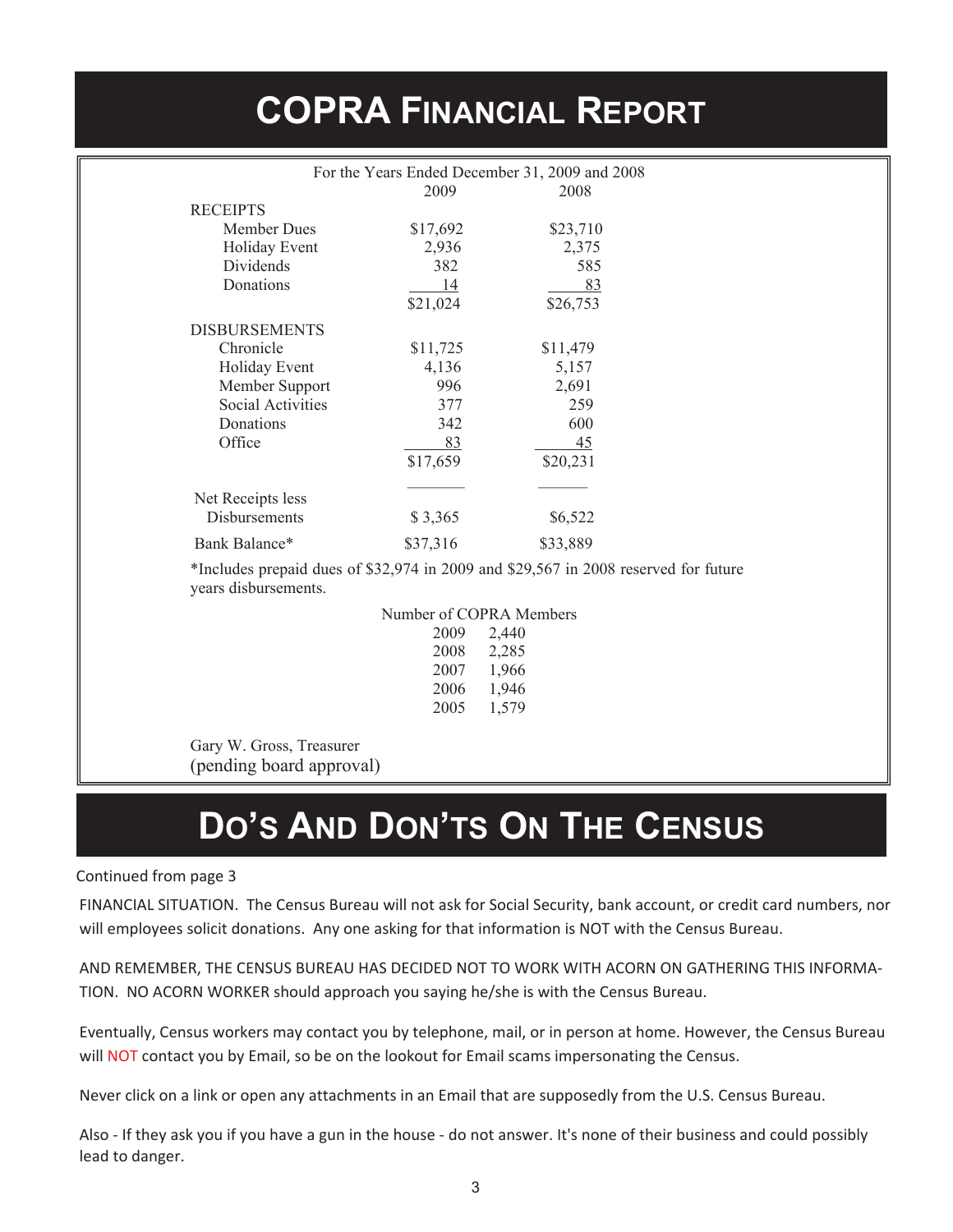| $C_0$ lley<br>FOUNDATION                                                                                                                                                                                                                                     | 5 <sup>th</sup> Annual Camp Colley Golf Tournament<br>Saturday, April 10, 2010<br>Aguila Golf Course, 35 <sup>th</sup> Avenue and Baseline Road                                                                                                                                             |
|--------------------------------------------------------------------------------------------------------------------------------------------------------------------------------------------------------------------------------------------------------------|---------------------------------------------------------------------------------------------------------------------------------------------------------------------------------------------------------------------------------------------------------------------------------------------|
|                                                                                                                                                                                                                                                              | Camp Colley introduces youth to the fun and education of outdoor recreation and is one of Arizona's most effective interventions for at-risk,<br>inner-city youth and people with life challenges. All proceeds from this tournament will go directly to providing programs at Camp Colley. |
|                                                                                                                                                                                                                                                              | Please send completed form with check payable to: Camp Colley Foundation, 428 E. Thunderbird Road, #224, Phoenix, AZ 85022                                                                                                                                                                  |
| Entry fee:<br>Entry fee includes:<br>Registration begins at 6:30 AM. Shotgun start at 7:30 AM<br>Time:                                                                                                                                                       | \$400 per foursome. Four person scramble! (Registration deadline: March 12, 2010)<br>18 holes of golf, tournament shirt, golfer gift bag, range balls, breakfast, lunch and awards presentation.                                                                                            |
|                                                                                                                                                                                                                                                              | For more information, please contact Kathleen Kilfoyle at 602-359-8023.                                                                                                                                                                                                                     |
|                                                                                                                                                                                                                                                              | <b>SPONSORSHIP OPPORTUNITIES</b>                                                                                                                                                                                                                                                            |
| D TITLE SPONSORSHIP - \$10,000+                                                                                                                                                                                                                              | <b>DISILVER SPONSORSHIP - \$1,500+</b>                                                                                                                                                                                                                                                      |
| Recognition as a "Title Sponsor" on all golf-related material.<br>Corporate logo on event shirt.<br>Twelve complimentary spots in the tournament.<br>Prominent tee signage on holes one and ten.                                                             | Two complimentary spots in the tournament<br>Company name/logo displayed on Longest Drive contest hole.<br>Promotional items may be provided in goodie bags.                                                                                                                                |
| Sponsor banner displayed at registration and lunch.<br>Complimentary vendor booth space to showcase products.<br>Promotional items may be provided in goodie bags.                                                                                           | <b>BRONZE SPONSORSHIP - \$1,000+</b><br>Company name/logo displayed on Longest Putt contest hole.<br>Promotional items may be provided in goodie bags.                                                                                                                                      |
| □ PLATINUM SPONSORSHIP - \$5,000+<br>Eight complimentary spots in the tournament.<br>Company name/logo displayed at the Hole in One contest hole.<br>Company name/logo displayed at breakfast.                                                               | <b>D</b> TEE SPONSOR - \$500<br>Company name/logo on one tee hole.<br>Company name:                                                                                                                                                                                                         |
| Complimentary vendor/booth space to showcase products.<br>Promotional items may be provided in goodie bags.                                                                                                                                                  | Address:                                                                                                                                                                                                                                                                                    |
| GOLD SPONSORSHIP - \$2,500+<br>Four complimentary spots in the tournament.<br>Company name/logo displayed on Closest to the Pin contest hole.<br>Complimentary vendor/booth space to showcase products.<br>Promotional items may be provided in goodie bags. | City: State: Zip:<br>Contact person:<br>Phone:<br>Email:<br><b>Contract Contract Contract</b>                                                                                                                                                                                               |
| <b>RAFFLE PRIZE DONATION</b>                                                                                                                                                                                                                                 | Authorized signature:                                                                                                                                                                                                                                                                       |
|                                                                                                                                                                                                                                                              | *Please email company logo to kathleenkilfoyle@cox.net by April 3, 2010                                                                                                                                                                                                                     |
| Refer a foursome and receive \$20 in raffle tickets!!                                                                                                                                                                                                        | <b>TEAM REGISTRATION</b><br>Referred by:                                                                                                                                                                                                                                                    |
| Name:                                                                                                                                                                                                                                                        | Name:                                                                                                                                                                                                                                                                                       |
| Address:                                                                                                                                                                                                                                                     | Address:                                                                                                                                                                                                                                                                                    |
| Zip:<br>State:<br>City:                                                                                                                                                                                                                                      | City:<br>State: Zip:                                                                                                                                                                                                                                                                        |
| Phone: Shirt Size: Phone: Phone: Phone: Phone: Phone: Phone: Phone: Phone: Phone: Phone: Phone: Phone: Phone: Phone: Phone: Phone: Phone: Phone: Phone: Phone: Phone: Phone: Phone: Phone: Phone: Phone: Phone: Phone: Phone:                                | Shirt Size:                                                                                                                                                                                                                                                                                 |
| E-mail:                                                                                                                                                                                                                                                      | E-mail: E-mail: E-mail: E-mail: E-mail: E-mail: E-mail: E-mail: E-mail: E-mail: E-mail: E-mail: E-mail: E-mail: E-mail: E-mail: E-mail: E-mail: E-mail: E-mail: E-mail: E-mail: E-mail: E-mail: E-mail: E-mail: E-mail: E-mail                                                              |
|                                                                                                                                                                                                                                                              | Name: Name:                                                                                                                                                                                                                                                                                 |
| Address: Andreas Address: Address: Address: Address: Address: Address: Address: Address: Address: Address: Address: Address: Address: Address: Address: Address: Address: Address: Address: Address: Address: Address: Address                               | Address: and the state of the state of the state of the state of the state of the state of the state of the state of the state of the state of the state of the state of the state of the state of the state of the state of t                                                              |
|                                                                                                                                                                                                                                                              |                                                                                                                                                                                                                                                                                             |
|                                                                                                                                                                                                                                                              | Phone: Shirt Size: Shirt Size: Phone: Shirt Size: Shirt Size: Shirt Size: Shirt Size:                                                                                                                                                                                                       |
| E-mail:                                                                                                                                                                                                                                                      | E-mail: E-mail: E-mail: E-mail: E-mail: E-mail: E-mail: E-mail: E-mail: E-mail: E-mail: E-mail: E-mail: E-mail: E-mail: E-mail: E-mail: E-mail: E-mail: E-mail: E-mail: E-mail: E-mail: E-mail: E-mail: E-mail: E-mail: E-mail                                                              |
| □ Friend of Camp Colley - \$125: If you can't golf or sponsor, you can still help send a child to camp!                                                                                                                                                      |                                                                                                                                                                                                                                                                                             |
|                                                                                                                                                                                                                                                              | To purchase raffle tickets visit www.campcolley.org or email kathleenkilfoyle@cox.net                                                                                                                                                                                                       |

 $\hat{\boldsymbol{\gamma}}$ 

Editor's note: Because of budget reductions, the financial support for Camp Colley was eliminated by the City, so it is now up to the Foundation to raise the necessary funds to keep Camp Colley operating! Their annual golf tournament is their biggest fundraiser. COPRA donated \$100 to Camp Colley in 2009.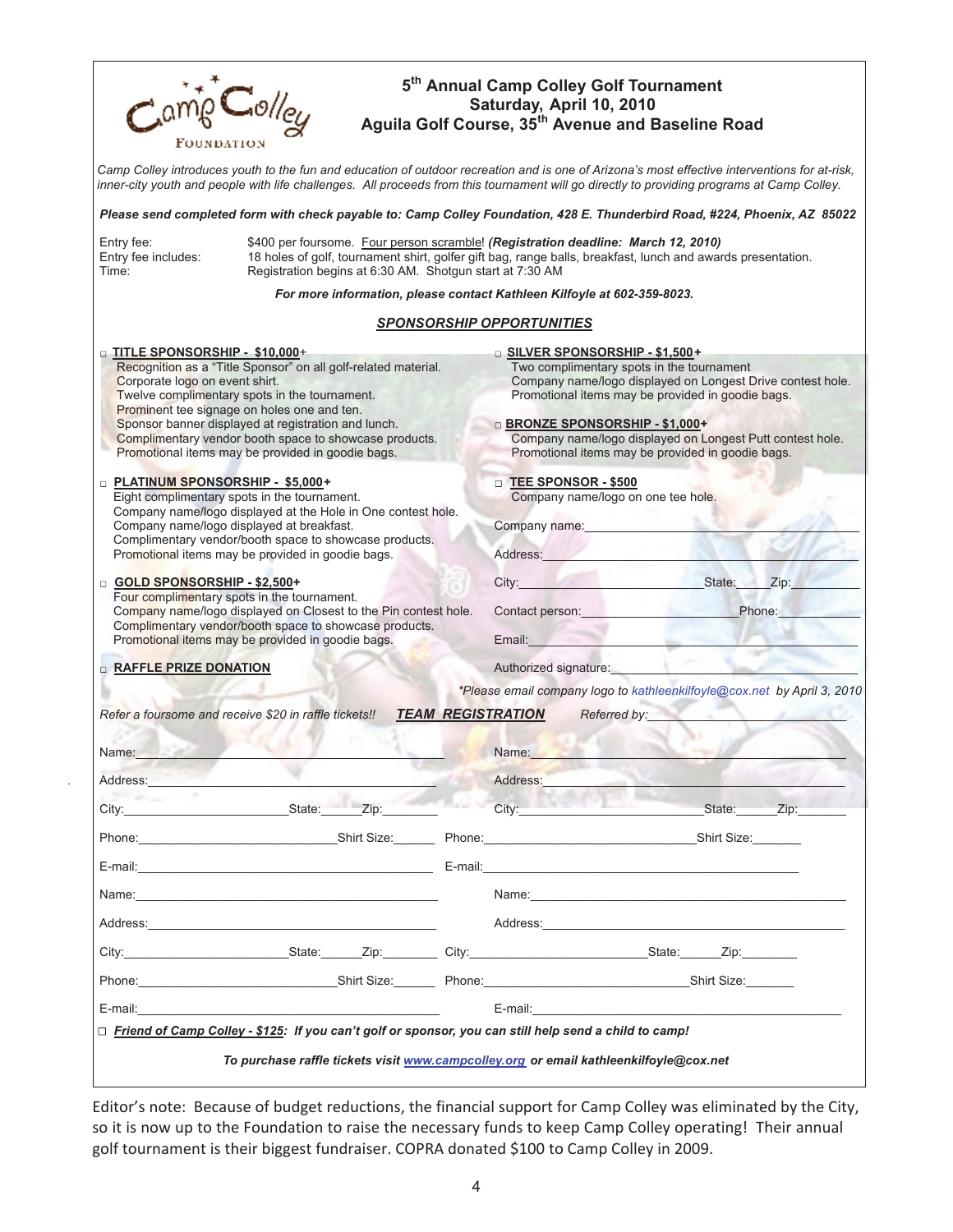### FINANCIAL PRESENTATION

By the

CITY OF PHOENIX EMPLOYEES RETIREMENT SYSTEM (COPERS)

 DATE: March 25, 2010 TIME: 1:30 pm – 3:00 pm<br>LOCATION: Washington Comm Washington Community Center 2240 W. Citrus Way, Phoenix, AZ

TOPICS WILL INCLUDE:

1. Economic Overview

2. COPERS' Financial Condition

3. COPERS' Post-retirement Increases

There will be time for questions. Please plan to attend.

Freedom is never free. ~Author Unknown

Remember to thank our Troops!

### **RENEW YOUR COPRA MEMBERSHIP FOR VALENTINE'S DAY**

It is recommended that if you have not renewed your COPRA membership for 2010, you renew your COPRA membership as a Valentine gift for yourself.

If that is a gift you want:

#### **Please check the mailing label on this Chronicle for the "Dues Paid Thru:" year. If the "Dues Paid Thru:" year is "2009", you should renew your**

**COPRA membership now!**

**If you have elected to receive the Chronicle by email you will also receive an email notification when your dues are up for renewal.**

As a retiree, it is important that you stay abreast of events happening in the City that may have an impact on your benefits and the retirement fund. Please renew your membership today. As our motto on the front page of the Chronicle says, "Membership is Our Strength."

Based on by-law changes approved at the December 3, 2009 annual meeting, COPRA membership dues are now \$10.00 for all members. The dues special is still available so if you pay dues for 4 years (\$40.00), you get credit for 5 years. To renew your COPRA membership, send a check payable to "COPRA" to the following address:

> COPRA % Marvin Roelse 10701 East Peralta Canyon Drive Gold Canyon, AZ 85118-5130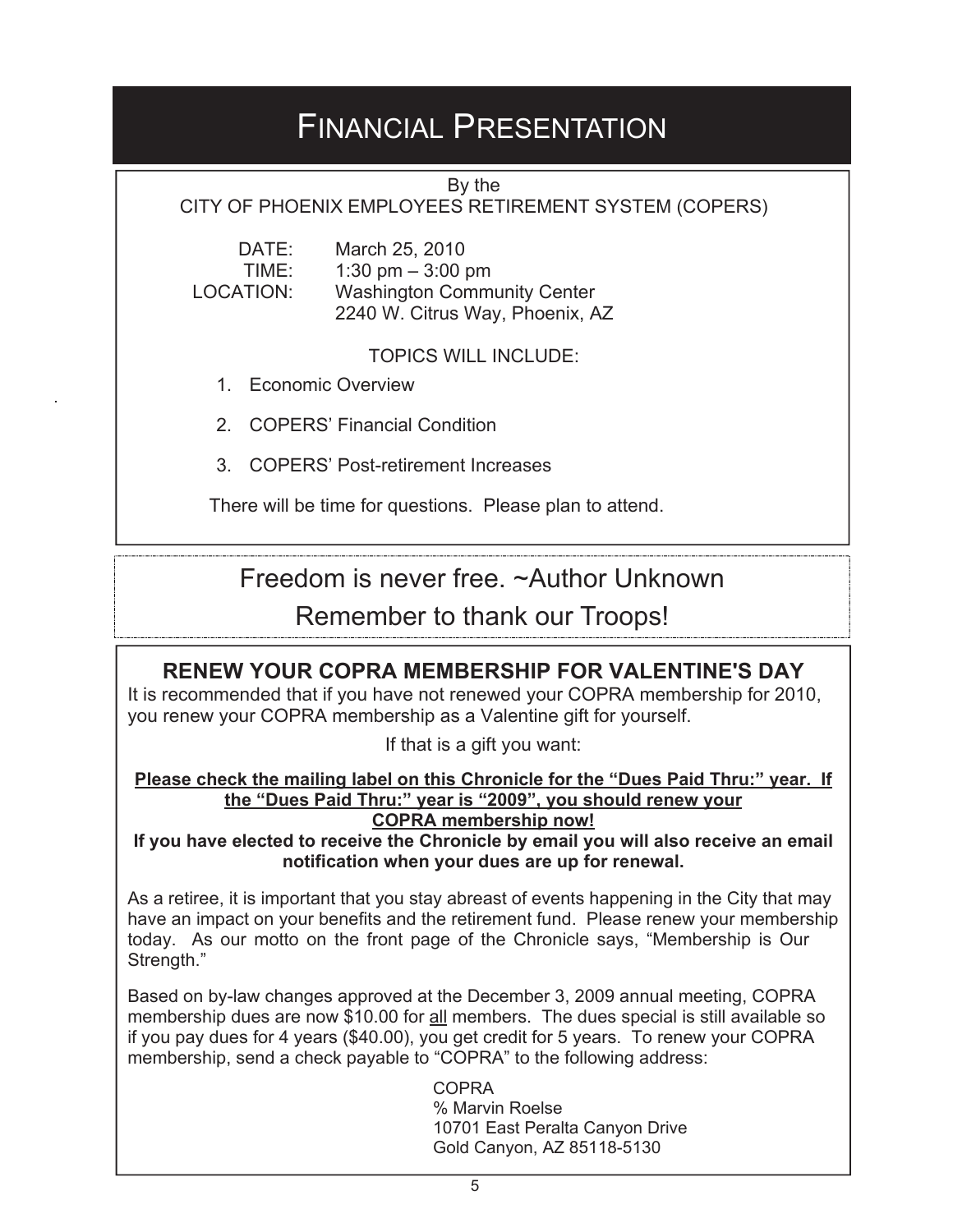### NEW RETIREES

#### **November 2009 Retirees**

Richard Alvarado Leonardo Alvarez Lee Anderson Victor Arroyo, Jr. Karen Barton Kathrin Bass Robert Bertrand Eileen Brown William Camarena, Jr. Louie Camargo, Jr. Salvatore Campo Debra Carnes Isabel Cerecedes Susan Christiansen Raymond Dube Arthur Escoto Glen Ford

Roger Gray Theresa Hayes Victor Hernandez Pamela Hibbs Marilyn Holland Robert Hollander Carlos Hurtado Jody Johnson Howard Johnson Glenna Kessler Donna Konecki Richard Kordylas Michael Law Linda Madrigal Maria Martinez Eric Miller Manuel Murillo Scott Oakley

David Owens Elizabeth Paulus Alfred Preston Nancy Ritter Roseann Robinson Samuel Roland N Scamasunder Patti Schofield Diane Seanor Nancy Skinner Josie Sonoqui George Speros Irene Thiss-Carrillo Janet Webb Patricia Whitfield Stephen Williams Marsha Wright Donald Young

### *"Membership is Our Strength"*

### **ENJOY LUNCH AND BOOKS AT NEW LIBRARY CAFE**

Looking for a relaxing and affordable place to have breakfast or lunch? If so, take the light rail to the Open Book Café at Burton Barr Central Library, 1221 N. Central Ave. The café offers snacks, sandwiches and great coffee, including latte, cappuccino and mocha. The lunch menu includes sandwiches, subs, wraps, and salads for about \$5.50; soup of the day, \$2.25; and sides and fruit for 75 cents. Light breakfast fare is available for under \$2.

The 2,000-square-foot café also has indoor and patio seating, plus free Wi-Fi access.

Hours are: 11 a.m. to 6:30 p.m. Monday, Wednesday and Friday; 9 a.m. to 4:30 p.m. Tuesday, Thursday and Saturday; and 1 p.m. to 4:30 p.m. Sunday.

For more information, visit www.phoenixpubliclibrary.org.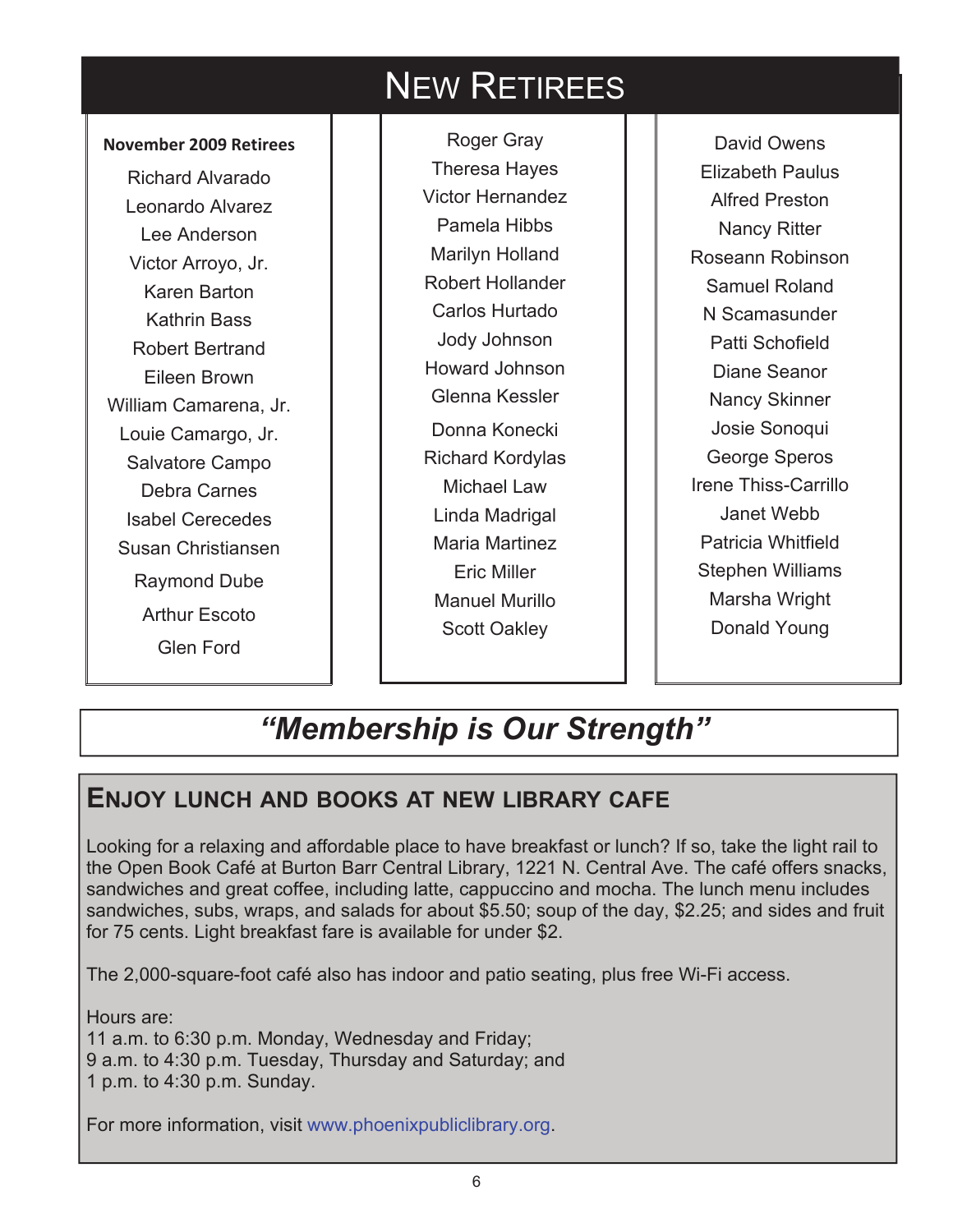In Remembrance

| <b>Birdie Curtis</b><br>Franklin Peworski<br>Cruz Valenzuela<br>Norma Herndon<br><b>Charles Oxford</b> | 11/21/09<br>12/23/09<br>12/26/09<br>12/29/09 Survivor<br>01/02/10 |
|--------------------------------------------------------------------------------------------------------|-------------------------------------------------------------------|
| Nancy Iverson                                                                                          | 01/03/10                                                          |
| <b>Wayne Pinley</b>                                                                                    | 01/06/10                                                          |
| <b>Paul Newell</b>                                                                                     | 01/07/10                                                          |
| <b>Dolores Duran</b>                                                                                   | 01/08/10 Survivor                                                 |
| Cruz Tafoya                                                                                            | 01/11/10                                                          |
| <b>Arthur Beaumont</b>                                                                                 | 01/12/10                                                          |
| Dorinda Forbes                                                                                         | 01/12/10                                                          |
| <b>Elouise Swinney</b>                                                                                 | 01/17/10                                                          |
| <b>Andrew Makris</b>                                                                                   | 01/18/10                                                          |
| Gilbert Regalado                                                                                       | 01/22/10                                                          |
|                                                                                                        |                                                                   |

#### HEALTH AND COMPASSION

We care about our members and their families. If someone in your family is ill, whether at home or in a care facility, or if a loved one has passed away, please call Mary Dysinger-Franklin at (602) 705-8822

#### CLEANING FOR A REASON

If you know any woman currently undergoing chemotherapy for cancer, please pass the word to her that there is a cleaning service that provides FREE housecleaning - 1 time per month for 4 months while she is in treatment. Cleaning for a Reason will have a participating maid service in her zip code area arrange for the service. All she has to do is sign up and have her doctor fax a note confirming the treatment.

Please pass this information on to a woman going through cancer treatment. This organization serves the entire USA and currently has 547 partners to help these women. It's our job to pass the word and let them know that there are people out there that care. Fighting cancer is difficult enough, but living with it is even tougher - and that's where the Cleaning for A Reason Foundation steps in. This newly formed nonprofit offers free professional housecleaning, and maid services to improve the lives of women undergoing treatment for cancer - any type of cancer.

> To learn more about this, go to www.cleaningforareason.org.

### **2010 COPRA BOARD**

| President:                                |                                                           |
|-------------------------------------------|-----------------------------------------------------------|
|                                           |                                                           |
| Vice President:                           |                                                           |
| Treasurer:                                | E-mail jross50@gmail.com                                  |
|                                           |                                                           |
| Secretary:                                | E-mail gwgross1@cox.net<br>Barbara Kellogg (623) 322-5227 |
|                                           | E-mail avidgolfer@aol.com                                 |
| <b>Board Members:</b>                     |                                                           |
|                                           | E-mailrl-squared@hotmail.com                              |
|                                           |                                                           |
|                                           | E-mail tamiyourjewelerylady@gmail.com                     |
|                                           | Jim Flanagan (480) 497-8317                               |
|                                           | E-mail jamesaflanagan@gmail.com                           |
|                                           |                                                           |
|                                           | E-mailsstites@cox.net                                     |
|                                           | Karen Clifford-Anderson(623) 772-7472                     |
|                                           | E-mailkcliffander@yahoo.com                               |
|                                           | <b>Kerry Wangberg</b>                                     |
|                                           | E-mailwangwell@qwest.net                                  |
|                                           | Benefits Committee Chair & Health Task Force:             |
|                                           |                                                           |
| Retirement Board Rep:                     |                                                           |
|                                           | <b>Kerry Wangberg</b>                                     |
| Member Support and Social Chair: (Vacant) |                                                           |
|                                           |                                                           |
| Membership Chair:                         | Marvin Roelse (480) 288-1046                              |
|                                           | E-mailmarvinr567@msn.com                                  |
| Chronicle Editor:                         | Mary Dysinger-Franklin (602) 705-8822                     |
|                                           | E-mailcopranewsletter@gmail.com                           |
| Past President:                           | John Burke (ex officio)(928) 427-9461                     |
|                                           |                                                           |
|                                           |                                                           |
|                                           |                                                           |
|                                           |                                                           |
|                                           |                                                           |

### **Chronicle Article Deadline**

Please be advised that the deadline for submitting articles for the Chronicle is the **20th day of the month** before you want the article to appear. Any member may submit material for publication, but the Editor determines what will appear in the final copy based on suitability and available space.

Personnel - Benefits Section .....................................................(602) 262-4777 COPMEA.....................................................................................(602) 262-6857

This is your Chronicle. Help us by submitting articles of general interest. Tell us about yourself, your family, a trip you've taken or an interesting hobby you have. Suggestions are always welcomed.

E-mail to: COPRAnewsletter@gmail.com Or mail to: Mary Dysinger-Franklin 6208 E. Desert Cove Ave Scottsdale, AZ 85254

#### **Disclaimer**

Acceptance of advertisements or articles in the COPRA Chronicle does not constitute an endorsement by COPRA of goods or services.